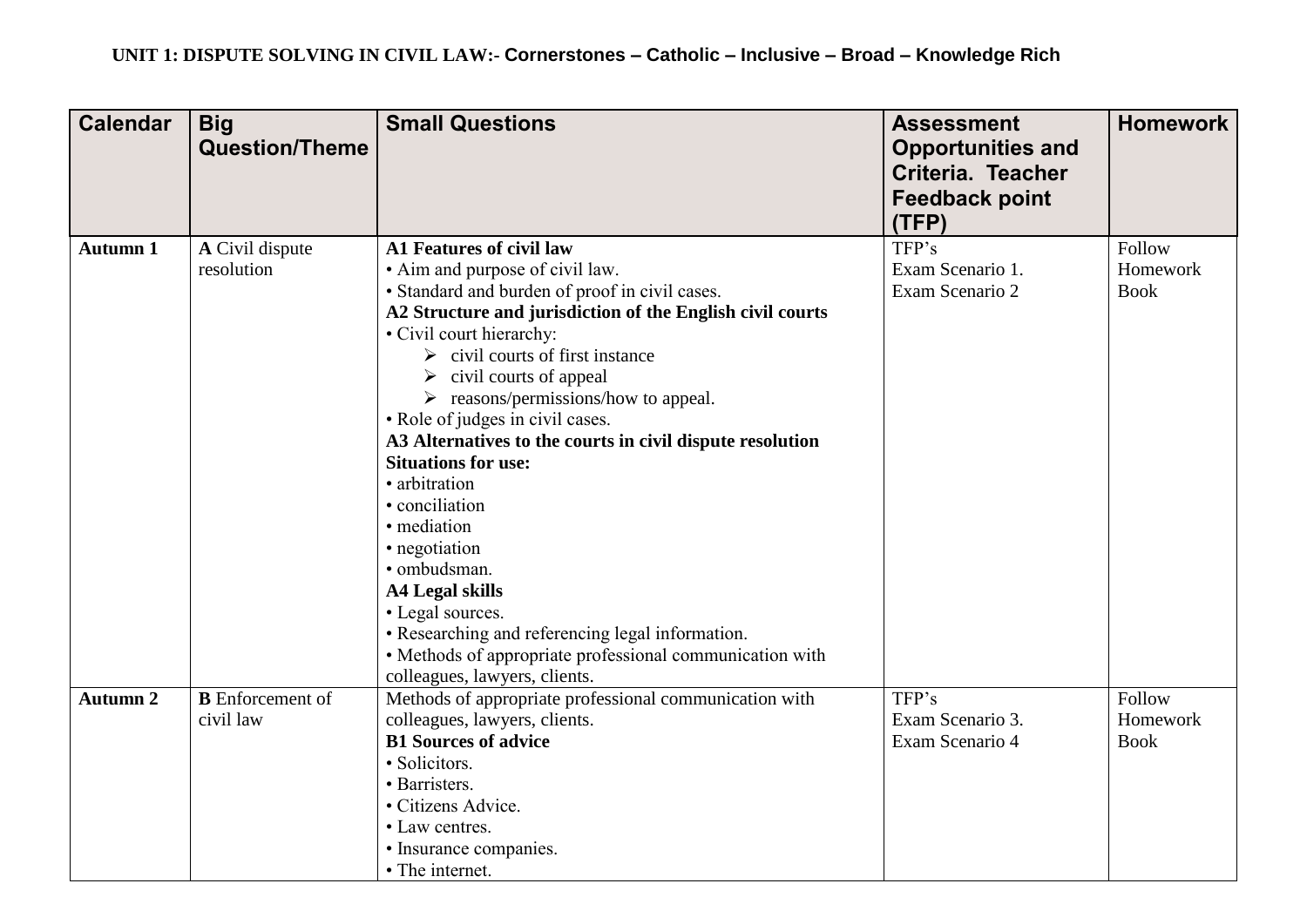|                 |                             | <b>B2 Sources of funding</b>                                       |                  |             |
|-----------------|-----------------------------|--------------------------------------------------------------------|------------------|-------------|
|                 |                             | • Own resources.                                                   |                  |             |
|                 |                             | • Insurance.                                                       |                  |             |
|                 |                             | • State funding.                                                   |                  |             |
|                 |                             | • Conditional fees.                                                |                  |             |
|                 |                             | • Trade union membership.                                          |                  |             |
|                 |                             | · Citizens Advice.                                                 |                  |             |
|                 |                             | • Pro bono.                                                        |                  |             |
|                 |                             | B3 The cost of taking legal action                                 |                  |             |
|                 |                             | • Court costs.                                                     |                  |             |
|                 |                             | • Legal representation costs.                                      |                  |             |
|                 |                             | • Awarding of costs against unsuccessful party.                    |                  |             |
|                 |                             | · Hidden costs, loss of reputation, enforcement of award.          |                  |             |
| <b>Spring 1</b> | C How precedent             | <b>C1 Precedent</b>                                                | TFP's            | Follow      |
|                 | works                       | • The doctrine of precedent in the court hierarchy and its role in | Exam Scenario 5. | Homework    |
|                 |                             | the development of the law of negligence.                          | Exam Scenario 6  | <b>Book</b> |
|                 |                             | • Hierarchy of courts.                                             |                  |             |
|                 |                             | · Ratio decidendi.                                                 |                  |             |
|                 |                             | · Obiter dicta.                                                    |                  |             |
|                 |                             | • Law reporting of decisions.                                      |                  |             |
|                 |                             | • Following precedent:                                             |                  |             |
|                 |                             | $\triangleright$ powers of the appeal courts                       |                  |             |
|                 |                             | binding precedents                                                 |                  |             |
|                 |                             | persuasive precedents.                                             |                  |             |
|                 |                             | • Avoiding binding precedents:                                     |                  |             |
|                 |                             | $\triangleright$ distinguishing                                    |                  |             |
|                 |                             | overruling                                                         |                  |             |
|                 |                             | $\triangleright$ reversing.                                        |                  |             |
|                 |                             | • How to research, find, read and interpret case law.              |                  |             |
|                 |                             | • Advantages and disadvantages of the doctrine of precedent.       |                  |             |
| <b>Spring 2</b> | <b>D</b> Application of the | D1 Duty of care                                                    | TFP's            | Follow      |
|                 | law of negligence           | Three stage test:                                                  | Exam Scenario 7. | Homework    |
|                 |                             | • proximity                                                        | Exam Scenario 8  | <b>Book</b> |
|                 |                             | • foreseeability                                                   |                  |             |
|                 |                             | · fair, just and reasonable.                                       |                  |             |
|                 |                             | D2 Breach of duty                                                  |                  |             |
|                 |                             | · Objective standard.                                              |                  |             |
|                 |                             | • The reasonable person test:                                      |                  |             |
|                 |                             | $\triangleright$ special characteristics of defendant              |                  |             |